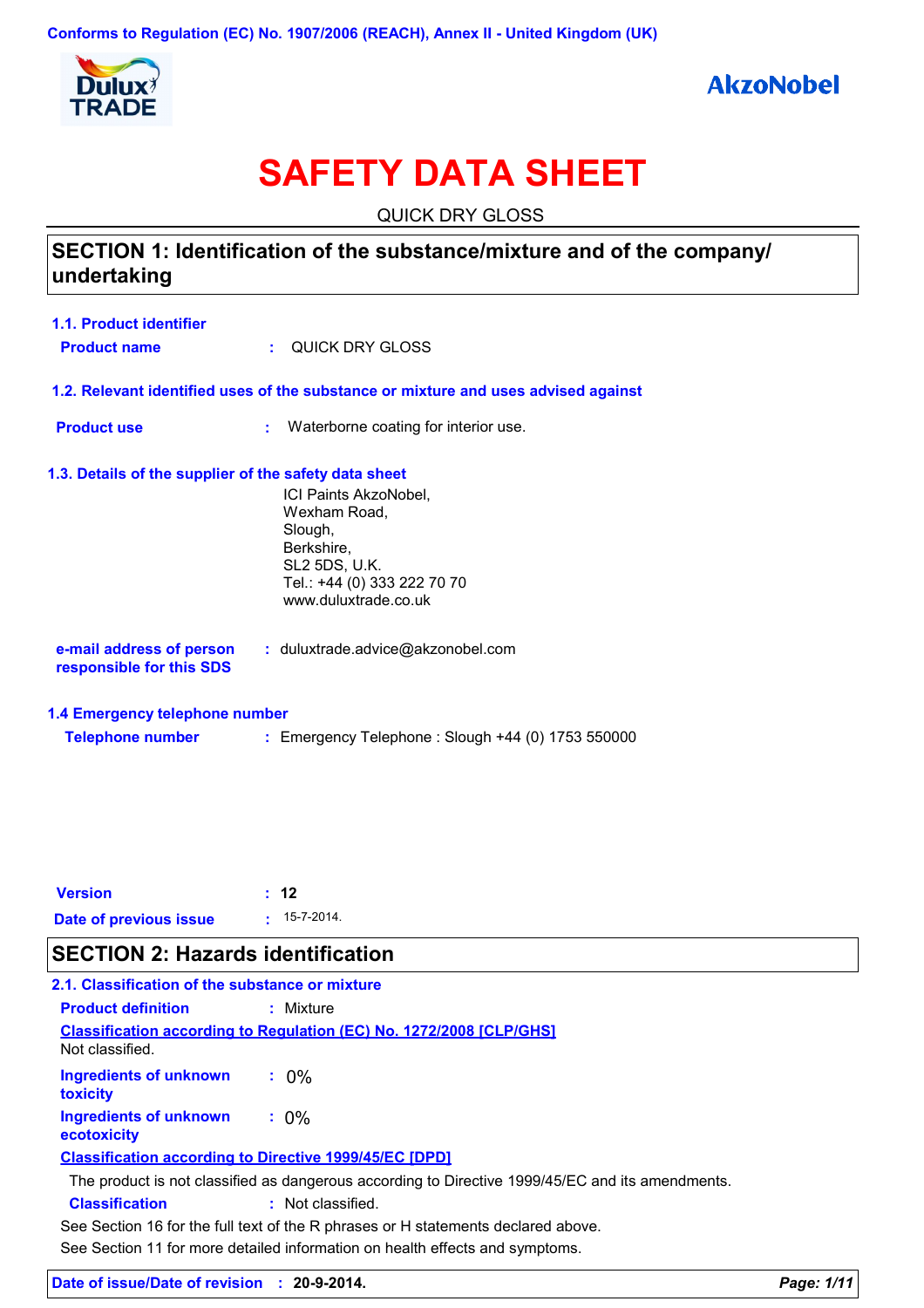# **SECTION 2: Hazards identification**

| 2.2. Label elements                                                                                                                                             |                                                                                                                              |
|-----------------------------------------------------------------------------------------------------------------------------------------------------------------|------------------------------------------------------------------------------------------------------------------------------|
| <b>Signal word</b>                                                                                                                                              | : No signal word.                                                                                                            |
| <b>Hazard statements</b>                                                                                                                                        | : No known significant effects or critical hazards.                                                                          |
| <b>Precautionary statements</b>                                                                                                                                 |                                                                                                                              |
| <b>General</b>                                                                                                                                                  | : P102 - Keep out of reach of children.<br>P101 - If medical advice is needed, have product container or label at hand.      |
| <b>Prevention</b>                                                                                                                                               | : P262 - Do not get in eyes, on skin, or on clothing.                                                                        |
| <b>Response</b>                                                                                                                                                 | $\therefore$ $P312$ - Call a POISON CENTER or physician if you feel unwell.                                                  |
| <b>Storage</b>                                                                                                                                                  | : Not applicable.                                                                                                            |
| <b>Disposal</b>                                                                                                                                                 | : P501 - Dispose of contents and container in accordance with all local, regional,<br>national or international regulations. |
| <b>Supplemental label</b><br>elements                                                                                                                           | : Not applicable.                                                                                                            |
| <b>Annex XVII - Restrictions</b><br>on the manufacture,<br>placing on the market and<br>use of certain dangerous<br>substances, mixtures and<br><b>articles</b> | : Not applicable.                                                                                                            |
| <b>Special packaging requirements</b>                                                                                                                           |                                                                                                                              |
| <b>Containers to be fitted</b><br>with child-resistant<br>fastenings                                                                                            | : Not applicable.                                                                                                            |
| <b>Tactile warning of danger : Not applicable.</b>                                                                                                              |                                                                                                                              |
| <b>2.3. Other hazards</b>                                                                                                                                       |                                                                                                                              |

**Other hazards which do : not result in classification** : None known.

## **SECTION 3: Composition/information on ingredients**

| <b>3.2 Mixtures</b>               | Mixture                       |              |                 |                                               |             |
|-----------------------------------|-------------------------------|--------------|-----------------|-----------------------------------------------|-------------|
|                                   |                               |              |                 | <b>Classification</b>                         |             |
| <b>Product/ingredient</b><br>name | <b>Identifiers</b>            | $\%$ (w/w)   | 67/548/EEC      | <b>Regulation (EC) No.</b><br>1272/2008 [CLP] | <b>Type</b> |
| propane-1,2-diol                  | EC: 200-338-0<br>CAS: 57-55-6 | >=1 -<br>$5$ | Not classified. | Not classified.                               | $[2]$       |

There are no additional ingredients present which, within the current knowledge of the supplier and in the concentrations applicable, are classified as hazardous to health or the environment, are PBTs, vPvBs or Substances of equivalent concern, or have been assigned a workplace exposure limit and hence require reporting in this section.

#### **Type**

 $\mathcal{F}$  Substance classified with a health or environmental hazard

[2] Substance with a workplace exposure limit

[3] Substance meets the criteria for PBT according to Regulation (EC) No. 1907/2006, Annex XIII

[4] Substance meets the criteria for vPvB according to Regulation (EC) No. 1907/2006, Annex XIII

[5] Substance of equivalent concern

Occupational exposure limits, if available, are listed in Section 8.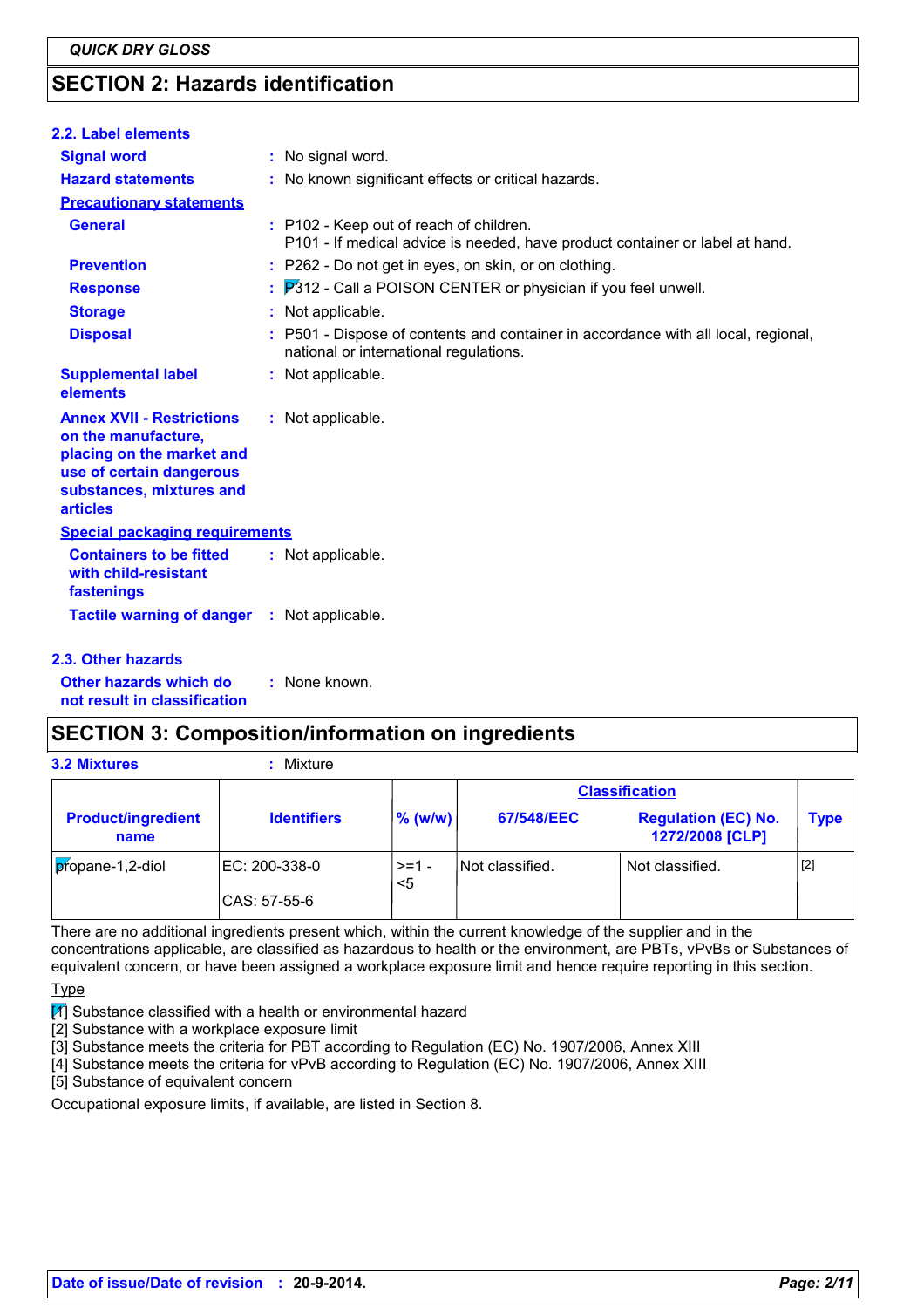# **SECTION 4: First aid measures**

| 4.1. Description of first aid measures |                                                                                                                                                                                                             |
|----------------------------------------|-------------------------------------------------------------------------------------------------------------------------------------------------------------------------------------------------------------|
| <b>General</b>                         | : In all cases of doubt, or when symptoms persist, seek medical attention. Never give<br>anything by mouth to an unconscious person. If unconscious, place in recovery<br>position and seek medical advice. |
| <b>Eye contact</b>                     | : Check for and remove any contact lenses. Immediately flush eyes with running<br>water for at least 15 minutes, keeping eyelids open. Seek immediate medical<br>attention.                                 |
| <b>Inhalation</b>                      | : Remove to fresh air. Keep person warm and at rest. If not breathing, if breathing is<br>irregular or if respiratory arrest occurs, provide artificial respiration or oxygen by<br>trained personnel.      |
| <b>Skin contact</b>                    | : Remove contaminated clothing and shoes. Wash skin thoroughly with soap and<br>water or use recognised skin cleanser. Do NOT use solvents or thinners.                                                     |
| <b>Ingestion</b>                       | : If swallowed, seek medical advice immediately and show the container or label.<br>Keep person warm and at rest. Do NOT induce vomiting.                                                                   |
| <b>Protection of first-aiders</b>      | : No action shall be taken involving any personal risk or without suitable training.                                                                                                                        |

#### **4.2. Most important symptoms and effects, both acute and delayed**

There are no data available on the mixture itself. The mixture is not classified as dangerous according to Directive 1999/45/EC and its amendments.

If splashed in the eyes, the liquid may cause irritation and reversible damage. This takes into account, where known, delayed and immediate effects and also chronic effects of components from short-term and long-term exposure by oral, inhalation and dermal routes of exposure and eye contact.

#### **4.3. Indication of any immediate medical attention and special treatment needed**

| <b>Notes to physician</b>  | : Treat symptomatically. Contact poison treatment specialist immediately if large<br>quantities have been ingested or inhaled. |
|----------------------------|--------------------------------------------------------------------------------------------------------------------------------|
| <b>Specific treatments</b> | No specific treatment.                                                                                                         |

See toxicological information (Section 11)

## **SECTION 5: Firefighting measures**

| 5.1. Extinguishing media                                 |                                                                                                                              |
|----------------------------------------------------------|------------------------------------------------------------------------------------------------------------------------------|
| <b>Suitable extinguishing</b><br>media                   | : Recommended: alcohol-resistant foam, $CO2$ , powders, water spray.                                                         |
| <b>Unsuitable extinguishing</b><br>media                 | : Do not use water jet.                                                                                                      |
|                                                          | 5.2. Special hazards arising from the substance or mixture                                                                   |
| <b>Hazards from the</b><br>substance or mixture          | : Fire will produce dense black smoke. Exposure to decomposition products may<br>cause a health hazard.                      |
| <b>Hazardous thermal</b><br>decomposition products       | : Decomposition products may include the following materials: carbon monoxide,<br>carbon dioxide, smoke, oxides of nitrogen. |
| 5.3. Advice for firefighters                             |                                                                                                                              |
| <b>Special protective actions</b><br>for fire-fighters   | : Cool closed containers exposed to fire with water. Do not release runoff from fire to<br>drains or watercourses.           |
| <b>Special protective</b><br>equipment for fire-fighters | : Appropriate breathing apparatus may be required.                                                                           |
|                                                          |                                                                                                                              |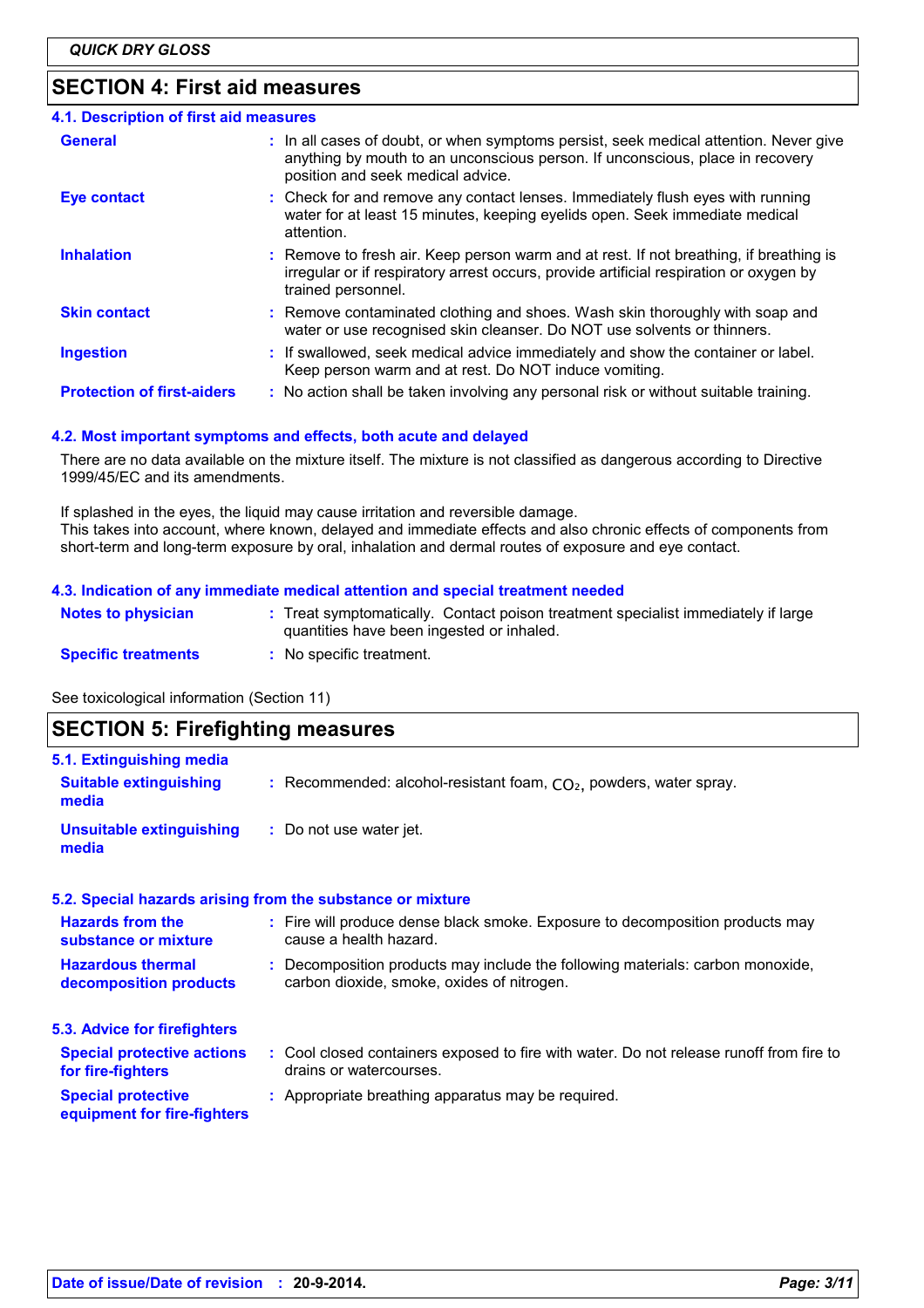## **SECTION 6: Accidental release measures**

|                                                                 | 6.1. Personal precautions, protective equipment and emergency procedures                                                                                                                                                                                                           |
|-----------------------------------------------------------------|------------------------------------------------------------------------------------------------------------------------------------------------------------------------------------------------------------------------------------------------------------------------------------|
| For non-emergency<br>personnel                                  | : Avoid breathing vapour or mist. Refer to protective measures listed in sections 7<br>and $8.$                                                                                                                                                                                    |
|                                                                 | For emergency responders : If specialised clothing is required to deal with the spillage, take note of any<br>information in Section 8 on suitable and unsuitable materials. See also the<br>information in "For non-emergency personnel".                                         |
| <b>6.2. Environmental</b><br>precautions                        | : Do not allow to enter drains or watercourses. If the product contaminates lakes,<br>rivers, or sewers, inform the appropriate authorities in accordance with local<br>regulations.                                                                                               |
| 6.3. Methods and material<br>for containment and<br>cleaning up | : Contain and collect spillage with non-combustible, absorbent material e.g. sand,<br>earth, vermiculite or diatomaceous earth and place in container for disposal<br>according to local regulations (see Section 13). Preferably clean with a detergent.<br>Avoid using solvents. |
| 6.4. Reference to other<br><b>sections</b>                      | : See Section 1 for emergency contact information.<br>See Section 8 for information on appropriate personal protective equipment.<br>See Section 13 for additional waste treatment information.                                                                                    |

## **SECTION 7: Handling and storage**

The information in this section contains generic advice and guidance. The list of Identified Uses in Section 1 should be consulted for any available use-specific information provided in the Exposure Scenario(s).

| <b>7.1 Precautions for safe</b><br>handling                                   | : Avoid contact with skin and eyes. Avoid inhalation of vapour, spray or mist.<br>Eating, drinking and smoking should be prohibited in areas where this material is<br>handled, stored and processed.<br>Put on appropriate personal protective equipment (see Section 8).<br>Never use pressure to empty. Container is not a pressure vessel.<br>Always keep in containers made from the same material as the original one.<br>Comply with the health and safety at work laws.<br>Do not allow to enter drains or watercourses.<br>When operators, whether spraying or not, have to work inside the spray booth,<br>ventilation is unlikely to be sufficient to control particulates and solvent vapour in all<br>cases. In such circumstances they should wear a compressed air-fed respirator<br>during the spraying process and until such time as the particulates and solvent<br>vapour concentration has fallen below the exposure limits. |
|-------------------------------------------------------------------------------|---------------------------------------------------------------------------------------------------------------------------------------------------------------------------------------------------------------------------------------------------------------------------------------------------------------------------------------------------------------------------------------------------------------------------------------------------------------------------------------------------------------------------------------------------------------------------------------------------------------------------------------------------------------------------------------------------------------------------------------------------------------------------------------------------------------------------------------------------------------------------------------------------------------------------------------------------|
| <b>7.2 Conditions for safe</b><br>storage, including any<br>incompatibilities | : Store in accordance with local regulations.<br>Notes on joint storage<br>Keep away from: oxidising agents, strong alkalis, strong acids.<br>Additional information on storage conditions<br>Store in a dry, cool and well-ventilated area. Keep container tightly closed.<br>No smoking. Prevent unauthorised access. Containers that have been opened must<br>be carefully resealed and kept upright to prevent leakage.                                                                                                                                                                                                                                                                                                                                                                                                                                                                                                                       |
| 7.3 Specific end use(s)                                                       |                                                                                                                                                                                                                                                                                                                                                                                                                                                                                                                                                                                                                                                                                                                                                                                                                                                                                                                                                   |
| <b>Recommendations</b>                                                        | : Not available.                                                                                                                                                                                                                                                                                                                                                                                                                                                                                                                                                                                                                                                                                                                                                                                                                                                                                                                                  |
| Industrial sector specific<br>solutions                                       | : Not available.                                                                                                                                                                                                                                                                                                                                                                                                                                                                                                                                                                                                                                                                                                                                                                                                                                                                                                                                  |

## **SECTION 8: Exposure controls/personal protection**

The information in this section contains generic advice and guidance. Information is provided based on typical anticipated uses of the product. Additional measures might be required for bulk handling or other uses that could significantly increase worker or exposure or environmental releases.

### **8.1 Control parameters**

**Occupational exposure limits**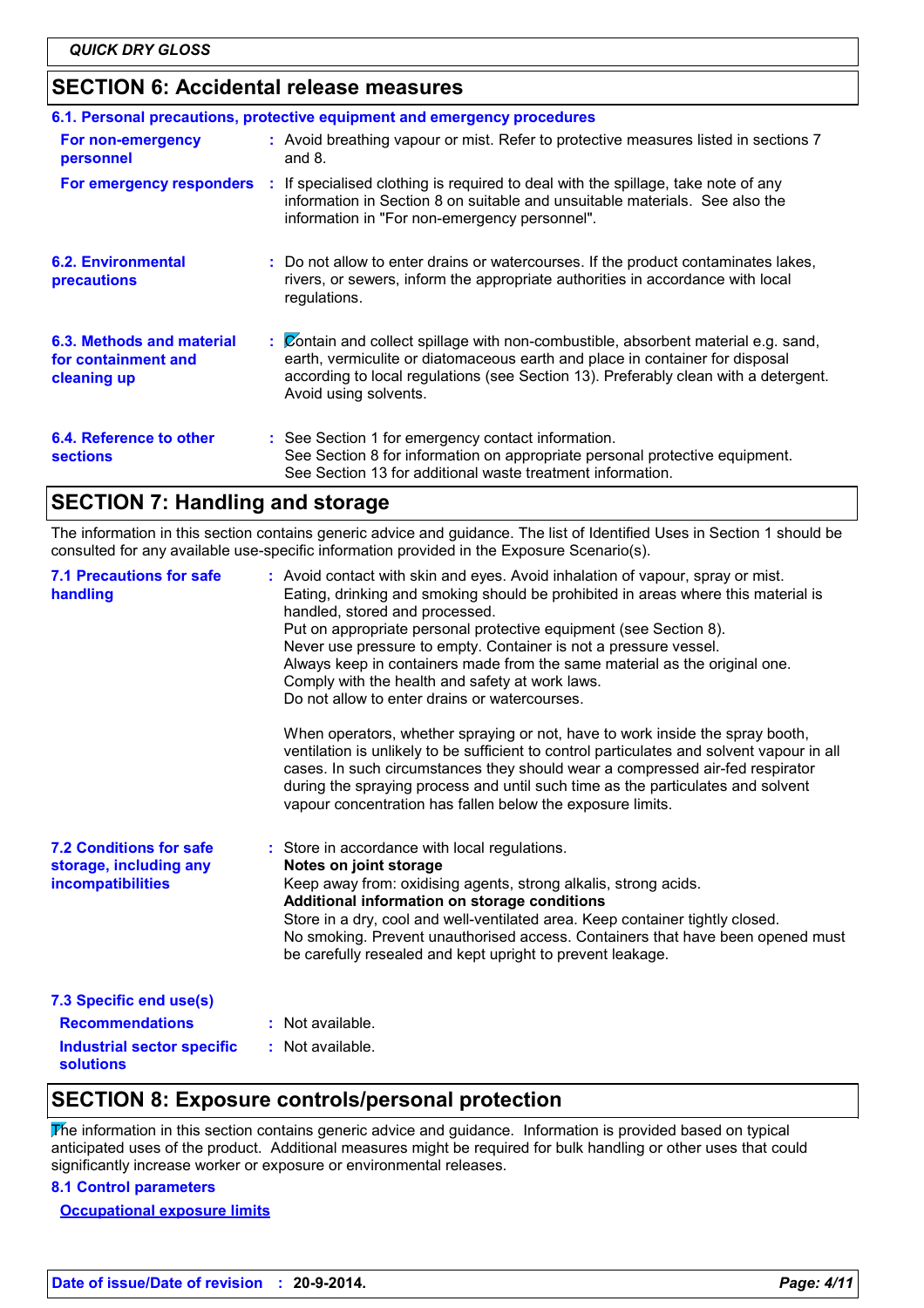# **SECTION 8: Exposure controls/personal protection**

| <b>Product/ingredient name</b>                                  |                                                                                                                                                                                                                                                                                                                                                                                                                                                                                                                                                                                                                                                                                                                                                                                                                                                                                                                                                                                                                                  | <b>Exposure limit values</b>                                                                                                                                                                                                                                                                                                                                                                    |  |  |
|-----------------------------------------------------------------|----------------------------------------------------------------------------------------------------------------------------------------------------------------------------------------------------------------------------------------------------------------------------------------------------------------------------------------------------------------------------------------------------------------------------------------------------------------------------------------------------------------------------------------------------------------------------------------------------------------------------------------------------------------------------------------------------------------------------------------------------------------------------------------------------------------------------------------------------------------------------------------------------------------------------------------------------------------------------------------------------------------------------------|-------------------------------------------------------------------------------------------------------------------------------------------------------------------------------------------------------------------------------------------------------------------------------------------------------------------------------------------------------------------------------------------------|--|--|
| propane-1,2-diol                                                |                                                                                                                                                                                                                                                                                                                                                                                                                                                                                                                                                                                                                                                                                                                                                                                                                                                                                                                                                                                                                                  | EH40/2005 WELs (United Kingdom (UK), 12/2011).<br>TWA: 10 mg/m <sup>3</sup> 8 hours. Form: Particulate<br>TWA: 474 mg/m <sup>3</sup> 8 hours. Form: Sum of vapour and particulates<br>TWA: 150 ppm 8 hours. Form: Sum of vapour and particulates                                                                                                                                                |  |  |
| <b>Recommended monitoring</b><br>procedures                     | If this product contains ingredients with exposure limits, personal, workplace<br>atmosphere or biological monitoring may be required to determine the<br>effectiveness of the ventilation or other control measures and/or the necessity to<br>use respiratory protective equipment. Reference should be made to monitoring<br>standards, such as the following: European Standard EN 689 (Workplace<br>atmospheres - Guidance for the assessment of exposure by inhalation to<br>chemical agents for comparison with limit values and measurement strategy)<br>European Standard EN 14042 (Workplace atmospheres - Guide for the<br>application and use of procedures for the assessment of exposure to chemical<br>and biological agents) European Standard EN 482 (Workplace atmospheres -<br>General requirements for the performance of procedures for the measurement of<br>chemical agents) Reference to national guidance documents for methods for the<br>determination of hazardous substances will also be required. |                                                                                                                                                                                                                                                                                                                                                                                                 |  |  |
| <b>DNELS/DMELS</b>                                              |                                                                                                                                                                                                                                                                                                                                                                                                                                                                                                                                                                                                                                                                                                                                                                                                                                                                                                                                                                                                                                  |                                                                                                                                                                                                                                                                                                                                                                                                 |  |  |
| No DNELs/DMELs available.<br><b>PNECs</b><br>No PNECs available |                                                                                                                                                                                                                                                                                                                                                                                                                                                                                                                                                                                                                                                                                                                                                                                                                                                                                                                                                                                                                                  |                                                                                                                                                                                                                                                                                                                                                                                                 |  |  |
| <b>8.2 Exposure controls</b>                                    |                                                                                                                                                                                                                                                                                                                                                                                                                                                                                                                                                                                                                                                                                                                                                                                                                                                                                                                                                                                                                                  |                                                                                                                                                                                                                                                                                                                                                                                                 |  |  |
| <b>Appropriate engineering</b><br>controls                      |                                                                                                                                                                                                                                                                                                                                                                                                                                                                                                                                                                                                                                                                                                                                                                                                                                                                                                                                                                                                                                  | : Provide adequate ventilation. Where reasonably practicable, this should be<br>achieved by the use of local exhaust ventilation and good general extraction.                                                                                                                                                                                                                                   |  |  |
| <b>Individual protection measures</b>                           |                                                                                                                                                                                                                                                                                                                                                                                                                                                                                                                                                                                                                                                                                                                                                                                                                                                                                                                                                                                                                                  |                                                                                                                                                                                                                                                                                                                                                                                                 |  |  |
| <b>Hygiene measures</b>                                         |                                                                                                                                                                                                                                                                                                                                                                                                                                                                                                                                                                                                                                                                                                                                                                                                                                                                                                                                                                                                                                  | Wash hands, forearms and face thoroughly after handling chemical products,<br>before eating, smoking and using the lavatory and at the end of the working<br>period. Appropriate techniques should be used to remove potentially<br>contaminated clothing. Wash contaminated clothing before reusing. Ensure that<br>eyewash stations and safety showers are close to the workstation location. |  |  |
| <b>Eye/face protection</b>                                      |                                                                                                                                                                                                                                                                                                                                                                                                                                                                                                                                                                                                                                                                                                                                                                                                                                                                                                                                                                                                                                  | : Use safety eyewear designed to protect against splash of liquids.                                                                                                                                                                                                                                                                                                                             |  |  |
| <b>Skin protection</b>                                          |                                                                                                                                                                                                                                                                                                                                                                                                                                                                                                                                                                                                                                                                                                                                                                                                                                                                                                                                                                                                                                  |                                                                                                                                                                                                                                                                                                                                                                                                 |  |  |
| <b>Hand protection</b>                                          |                                                                                                                                                                                                                                                                                                                                                                                                                                                                                                                                                                                                                                                                                                                                                                                                                                                                                                                                                                                                                                  |                                                                                                                                                                                                                                                                                                                                                                                                 |  |  |
| combination of chemicals.                                       |                                                                                                                                                                                                                                                                                                                                                                                                                                                                                                                                                                                                                                                                                                                                                                                                                                                                                                                                                                                                                                  | There is no one glove material or combination of materials that will give unlimited resistance to any individual or                                                                                                                                                                                                                                                                             |  |  |
| replacement must be followed.                                   |                                                                                                                                                                                                                                                                                                                                                                                                                                                                                                                                                                                                                                                                                                                                                                                                                                                                                                                                                                                                                                  | The breakthrough time must be greater than the end use time of the product.<br>The instructions and information provided by the glove manufacturer on use, storage, maintenance and                                                                                                                                                                                                             |  |  |
| maintenance.                                                    |                                                                                                                                                                                                                                                                                                                                                                                                                                                                                                                                                                                                                                                                                                                                                                                                                                                                                                                                                                                                                                  | Gloves should be replaced regularly and if there is any sign of damage to the glove material.<br>Always ensure that gloves are free from defects and that they are stored and used correctly.<br>The performance or effectiveness of the glove may be reduced by physical/chemical damage and poor                                                                                              |  |  |
| occurred.                                                       |                                                                                                                                                                                                                                                                                                                                                                                                                                                                                                                                                                                                                                                                                                                                                                                                                                                                                                                                                                                                                                  | Barrier creams may help to protect the exposed areas of the skin but should not be applied once exposure has                                                                                                                                                                                                                                                                                    |  |  |
| <b>Gloves</b>                                                   |                                                                                                                                                                                                                                                                                                                                                                                                                                                                                                                                                                                                                                                                                                                                                                                                                                                                                                                                                                                                                                  | : For prolonged or repeated contact use protective gloves. Barrier creams may help<br>to protect the exposed areas of skin, they should however not be applied once<br>exposure has occurred. Skin should be washed after contact.                                                                                                                                                              |  |  |
|                                                                 | <b>Nitrile</b>                                                                                                                                                                                                                                                                                                                                                                                                                                                                                                                                                                                                                                                                                                                                                                                                                                                                                                                                                                                                                   | Use chemical resistant gloves classified under Standard EN 374: Protective<br>gloves against chemicals and micro-organisms. Recommended gloves: Viton® or<br>Breakthrough Time: 480 min                                                                                                                                                                                                         |  |  |
|                                                                 |                                                                                                                                                                                                                                                                                                                                                                                                                                                                                                                                                                                                                                                                                                                                                                                                                                                                                                                                                                                                                                  | When prolonged or frequently repeated contact may occur, a glove with a<br>protection class of 6 (breakthrough time greater than 480 minutes according to<br>EN 374) is recommended. When only brief contact is expected, a glove with a<br>protection class of 2 or higher (breakthrough time greater than 30 minutes                                                                          |  |  |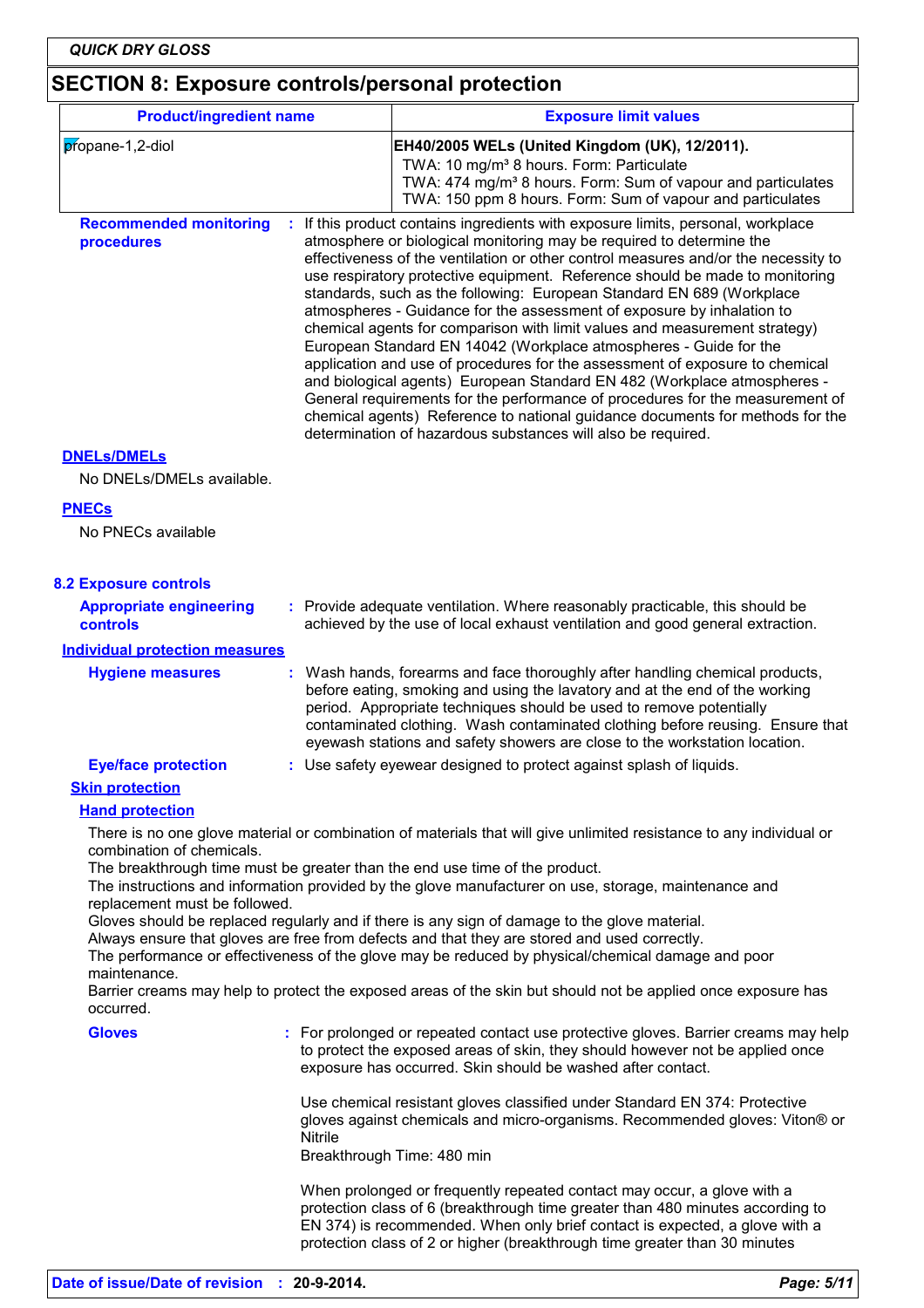## **SECTION 8: Exposure controls/personal protection**

according to EN 374) is recommended.

NOTICE: The selection of a specific glove for a particular application and duration of use in a workplace should also take into account all relevant workplace factors such as, but not limited to: Other chemicals which may be handled, physical requirements (cut/puncture protection, dexterity, thermal protection), potential body reactions to glove materials, as well as the instructions/specifications provided by the glove supplier.

The user must check that the final choice of type of glove selected for handling this product is the most appropriate and takes into account the particular conditions of use, as included in the user's risk assessment.

| <b>Body protection</b>                    | : Not applicable.                                                                                                                                                                                                         |  |
|-------------------------------------------|---------------------------------------------------------------------------------------------------------------------------------------------------------------------------------------------------------------------------|--|
| <b>Other skin protection</b>              | : Appropriate footwear and any additional skin protection measures should be<br>selected based on the task being performed and the risks involved and should be<br>approved by a specialist before handling this product. |  |
| <b>Respiratory protection</b>             | : Usually no respiratory protection required.                                                                                                                                                                             |  |
|                                           | Respiratory protection in case of dust or spray mist formation. (particle filter<br>$EN143$ type $P2$ ).<br>Respiratory protection in case of vapour formation. (half mask with combination                               |  |
|                                           | filter A2-P2 till concentrations of 0,5 Vol%.).                                                                                                                                                                           |  |
| <b>Environmental exposure</b><br>controls | : Do not allow to enter drains or watercourses.                                                                                                                                                                           |  |

## **SECTION 9: Physical and chemical properties**

#### **9.1. Information on basic physical and chemical properties**

| <b>Appearance</b>                                      |                                                          |
|--------------------------------------------------------|----------------------------------------------------------|
| <b>Physical state</b>                                  | : Liquid.                                                |
| <b>Colour</b>                                          | Not available.                                           |
| <b>Odour</b>                                           | $:$ Not available.                                       |
| <b>Odour threshold</b>                                 | : Not available.                                         |
| рH                                                     | Not available.                                           |
| <b>Melting point/freezing point</b>                    | $:$ Not available.                                       |
| Initial boiling point and boiling                      | $: 100^{\circ}$ C                                        |
| range                                                  |                                                          |
| <b>Flash point</b>                                     | : Not applicable.                                        |
| <b>Evaporation rate</b>                                | $:$ Not available.                                       |
| <b>Upper/lower flammability or</b><br>explosive limits | : Not available.                                         |
| <b>Vapour pressure</b>                                 | $:$ Not available.                                       |
| <b>Vapour density</b>                                  | Not available.                                           |
| <b>Relative density</b>                                | 1.269                                                    |
| <b>Solubility(ies)</b>                                 | : Easily soluble in the following materials: cold water. |
| <b>Solubility in water</b>                             | $:$ Not available.                                       |
| <b>Partition coefficient: n-octanol/</b><br>water      | : Not available.                                         |
| <b>Auto-ignition temperature</b>                       | $:$ Not available.                                       |
| <b>Decomposition temperature</b>                       | : Not available.                                         |
| <b>Viscosity</b>                                       | Kinematic (room temperature): $12,61$ cm <sup>2</sup> /s |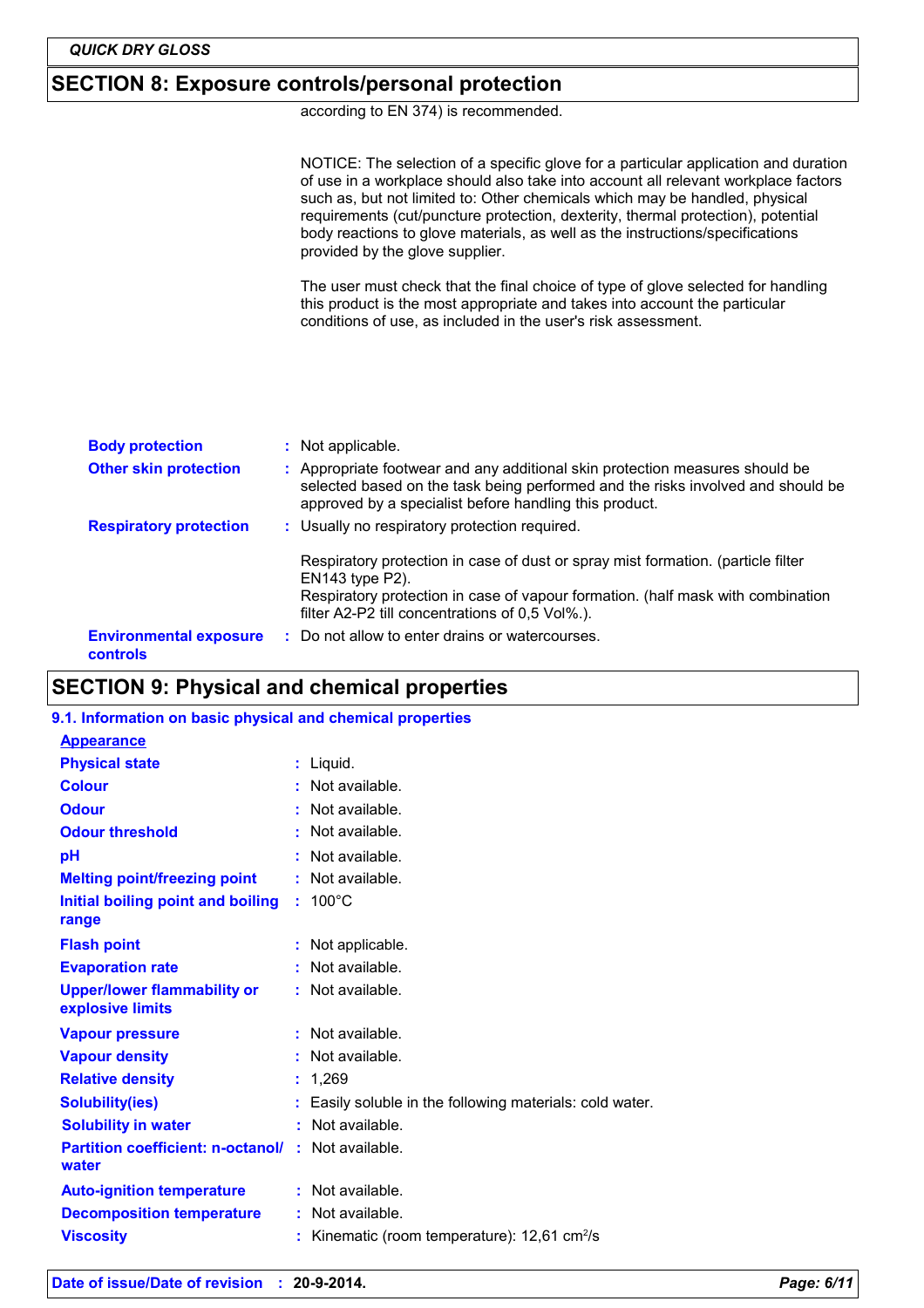# **SECTION 9: Physical and chemical properties**

**Explosive properties :** Not available.

- 
- **Oxidising properties : Not available.**

**9.2. Other information**

No additional information.

# **SECTION 10: Stability and reactivity**

| 10.1. Reactivity                            | : No specific test data related to reactivity available for this product or its ingredients.                                        |
|---------------------------------------------|-------------------------------------------------------------------------------------------------------------------------------------|
| <b>10.2. Chemical stability</b>             | : Stable under recommended storage and handling conditions (see Section 7).                                                         |
| 10.3. Possibility of<br>hazardous reactions | : Under normal conditions of storage and use, hazardous reactions will not occur.                                                   |
| <b>10.4. Conditions to avoid</b>            | : When exposed to high temperatures may produce hazardous decomposition<br>products.                                                |
| 10.5. Incompatible materials                | : Keep away from the following materials to prevent strong exothermic reactions:<br>oxidising agents, strong alkalis, strong acids. |
| 10.6. Hazardous<br>decomposition products   | : Under normal conditions of storage and use, hazardous decomposition products<br>should not be produced.                           |
|                                             |                                                                                                                                     |

# **SECTION 11: Toxicological information**

## **11.1. Information on toxicological effects**

There are no data available on the mixture itself. The mixture is not classified as dangerous according to Directive 1999/45/EC and its amendments.

If splashed in the eyes, the liquid may cause irritation and reversible damage.

This takes into account, where known, delayed and immediate effects and also chronic effects of components from short-term and long-term exposure by oral, inhalation and dermal routes of exposure and eye contact.

### **Acute toxicity**

| <b>Conclusion/Summary</b><br><b>Acute toxicity estimates</b><br>Not available. | : Not available.     |
|--------------------------------------------------------------------------------|----------------------|
| <b>Irritation/Corrosion</b>                                                    |                      |
| <b>Conclusion/Summary</b>                                                      | $:$ Not available.   |
| <u>Sensitisation</u>                                                           |                      |
| <b>Conclusion/Summary</b>                                                      | Not available.<br>t. |
| <b>Mutagenicity</b>                                                            |                      |
| <b>Conclusion/Summary</b>                                                      | : Not available.     |
| <b>Carcinogenicity</b>                                                         |                      |
| <b>Conclusion/Summary</b>                                                      | $:$ Not available.   |
| <b>Reproductive toxicity</b>                                                   |                      |
| <b>Conclusion/Summary</b>                                                      | : Not available.     |
| <b>Teratogenicity</b>                                                          |                      |
| <b>Conclusion/Summary</b>                                                      | : Not available.     |
| <b>Specific target organ toxicity (single exposure)</b>                        |                      |
| Not available.                                                                 |                      |
| <b>Specific target organ toxicity (repeated exposure)</b>                      |                      |
| Not available.                                                                 |                      |
| <b>Aspiration hazard</b>                                                       |                      |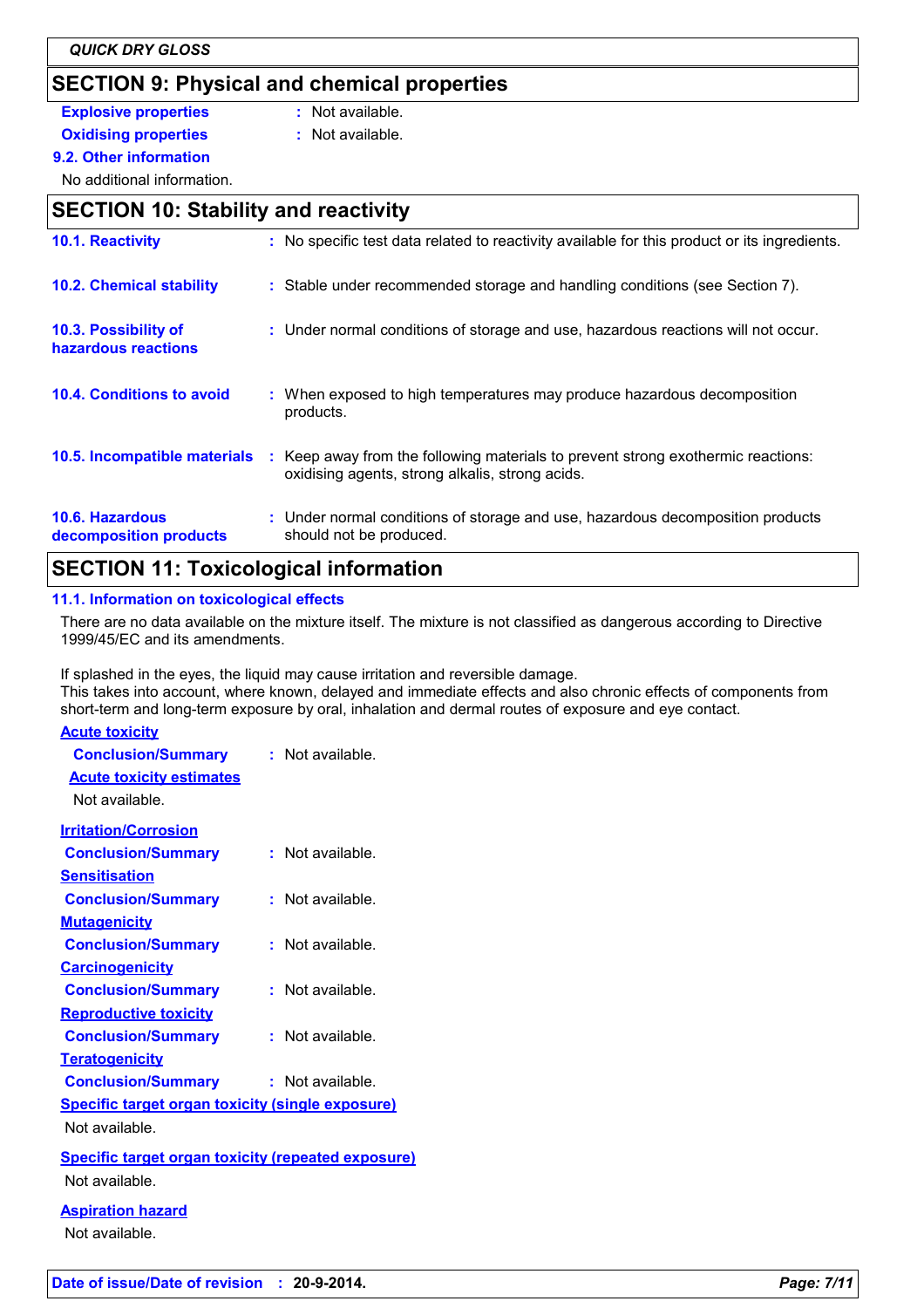# **SECTION 11: Toxicological information**

**Other information :** Not available.

## **SECTION 12: Ecological information**

#### **12.1. Toxicity**

There are no data available on the mixture itself. Do not allow to enter drains or watercourses.

The mixture has been assessed following the conventional method of the Dangerous Preparations Directive 1999/45/EC and is not classified as dangerous for the environment.

**Conclusion/Summary :** Not available.

### **12.2. Persistence and degradability**

| <b>Conclusion/Summary : Not available.</b>              |                                                       |  |  |  |
|---------------------------------------------------------|-------------------------------------------------------|--|--|--|
| 12.3. Bioaccumulative potential                         |                                                       |  |  |  |
| 12.4. Mobility in soil                                  |                                                       |  |  |  |
| <b>Soil/water partition</b><br><b>coefficient (Koc)</b> | : Not available.                                      |  |  |  |
| <b>Mobility</b>                                         | : Not available.                                      |  |  |  |
| 12.5. Results of PBT and vPvB assessment                |                                                       |  |  |  |
| <b>PBT</b>                                              | : Not applicable.                                     |  |  |  |
|                                                         | P: Not available. B: Not available. T: Not available. |  |  |  |
| <b>vPvB</b>                                             | : Not applicable.                                     |  |  |  |
|                                                         | vP: Not available, vB: Not available.                 |  |  |  |
| 12.6. Other adverse effects                             | : No known significant effects or critical hazards.   |  |  |  |

# **SECTION 13: Disposal considerations**

The information in this section contains generic advice and guidance. The list of Identified Uses in Section 1 should be consulted for any available use-specific information provided in the Exposure Scenario(s).

#### **13.1 Waste treatment methods**

| <b>Product</b>                 |                                                                                                                                                                                                                                                                                                                                                                                                                                                                                                                                                      |
|--------------------------------|------------------------------------------------------------------------------------------------------------------------------------------------------------------------------------------------------------------------------------------------------------------------------------------------------------------------------------------------------------------------------------------------------------------------------------------------------------------------------------------------------------------------------------------------------|
| <b>Methods of disposal</b>     | : The generation of waste should be avoided or minimised wherever possible.<br>Disposal of this product, solutions and any by-products should at all times comply<br>with the requirements of environmental protection and waste disposal legislation<br>and any regional local authority requirements. Dispose of surplus and non-<br>recyclable products via a licensed waste disposal contractor. Waste should not be<br>disposed of untreated to the sewer unless fully compliant with the requirements of<br>all authorities with jurisdiction. |
| <b>Hazardous waste</b>         | : Within the present knowledge of the supplier, this product is not regarded as<br>hazardous waste, as defined by EU Directive 91/689/EEC.                                                                                                                                                                                                                                                                                                                                                                                                           |
| <b>Disposal considerations</b> | : Do not allow to enter drains or watercourses.<br>Dispose of according to all federal, state and local applicable regulations.<br>If this product is mixed with other wastes, the original waste product code may no<br>longer apply and the appropriate code should be assigned.<br>For further information, contact your local waste authority.                                                                                                                                                                                                   |
| <b>Packaging</b>               |                                                                                                                                                                                                                                                                                                                                                                                                                                                                                                                                                      |
| <b>Methods of disposal</b>     | : The generation of waste should be avoided or minimised wherever possible. Waste<br>packaging should be recycled. Incineration or landfill should only be considered<br>when recycling is not feasible.                                                                                                                                                                                                                                                                                                                                             |
| <b>Disposal considerations</b> | : itsing information provided in this safety data sheet, advice should be obtained from<br>the relevant waste authority on the classification of empty containers.<br>Empty containers must be scrapped or reconditioned.<br>Dispose of containers contaminated by the product in accordance with local or<br>national legal provisions.                                                                                                                                                                                                             |
| <b>Special precautions</b>     | : This material and its container must be disposed of in a safe way. Empty containers<br>or liners may retain some product residues. Avoid dispersal of spilt material and<br>runoff and contact with soil, waterways, drains and sewers.                                                                                                                                                                                                                                                                                                            |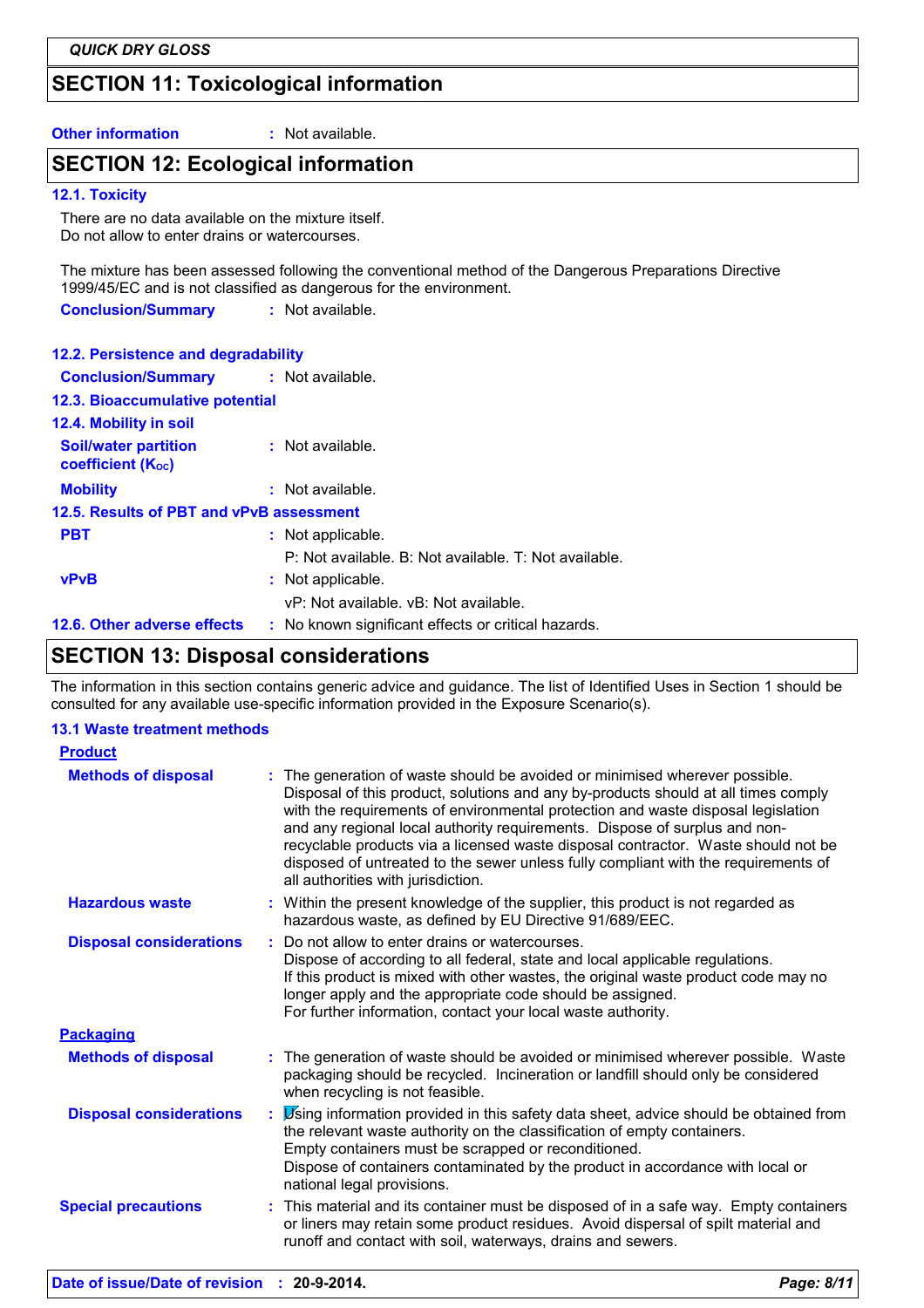| <b>QUICK DRY GLOSS</b>                                                                                                           |                                                                                                                                                                                                                  |                 |  |
|----------------------------------------------------------------------------------------------------------------------------------|------------------------------------------------------------------------------------------------------------------------------------------------------------------------------------------------------------------|-----------------|--|
|                                                                                                                                  | <b>SECTION 14: Transport information</b>                                                                                                                                                                         |                 |  |
|                                                                                                                                  | <b>ADR</b>                                                                                                                                                                                                       | <b>IMDG</b>     |  |
| 14.1. UN number                                                                                                                  | Not regulated.                                                                                                                                                                                                   | Not regulated.  |  |
| 14.2. UN proper<br>shipping name                                                                                                 |                                                                                                                                                                                                                  |                 |  |
| 14.3. Transport<br>hazard class(es)<br><b>Class</b>                                                                              |                                                                                                                                                                                                                  |                 |  |
| <b>Subsidiary class</b>                                                                                                          |                                                                                                                                                                                                                  |                 |  |
| 14.4. Packing<br>group                                                                                                           |                                                                                                                                                                                                                  |                 |  |
| 14.5.<br><b>Environmental</b><br>hazards<br><b>Marine pollutant</b>                                                              | No.                                                                                                                                                                                                              | No.             |  |
| <b>Marine pollutant</b><br>substances                                                                                            |                                                                                                                                                                                                                  | Not available.  |  |
| 14.6. Special<br>precautions for<br><b>user</b>                                                                                  | Transport within user's premises: always transport in closed containers that are upright and<br>secure. Ensure that persons transporting the product know what to do in the event of an accident<br>or spillage. |                 |  |
| <b>HI/Kemler number</b>                                                                                                          | Not available.                                                                                                                                                                                                   |                 |  |
| <b>Emergency</b><br>schedules (EmS)                                                                                              |                                                                                                                                                                                                                  | Not applicable. |  |
| <b>14.7 Transport in bulk</b><br>: Not applicable.<br>according to Annex II of<br><b>MARPOL 73/78 and the IBC</b><br><b>Code</b> |                                                                                                                                                                                                                  |                 |  |
| <b>Additional</b><br><b>information</b>                                                                                          |                                                                                                                                                                                                                  |                 |  |
| <b>SECTION 15: Regulatory information</b>                                                                                        |                                                                                                                                                                                                                  |                 |  |
|                                                                                                                                  | 15.1 Safety, health and environmental regulations/legislation specific for the substance or mixture                                                                                                              |                 |  |
|                                                                                                                                  | EU Regulation (EC) No. 1907/2006 (REACH)                                                                                                                                                                         |                 |  |
|                                                                                                                                  | <b>Annex XIV - List of substances subject to authorisation</b>                                                                                                                                                   |                 |  |
| <b>Annex XIV</b>                                                                                                                 |                                                                                                                                                                                                                  |                 |  |
| None of the components are listed.                                                                                               |                                                                                                                                                                                                                  |                 |  |
| <b>Substances of very high concern</b>                                                                                           |                                                                                                                                                                                                                  |                 |  |
| None of the components are listed.                                                                                               |                                                                                                                                                                                                                  |                 |  |
| <b>Annex XVII - Restrictions</b><br>: Not applicable.<br>on the manufacture,<br>placing on the market                            |                                                                                                                                                                                                                  |                 |  |
| and use of certain<br>dangerous substances,<br>mixtures and articles                                                             |                                                                                                                                                                                                                  |                 |  |
| <b>Other EU regulations</b>                                                                                                      |                                                                                                                                                                                                                  |                 |  |
| : Not available.<br><b>VOC</b>                                                                                                   |                                                                                                                                                                                                                  |                 |  |
| <b>Europe inventory</b><br>: At least one component is not listed.                                                               |                                                                                                                                                                                                                  |                 |  |
| <b>Seveso II Directive</b>                                                                                                       |                                                                                                                                                                                                                  |                 |  |
|                                                                                                                                  | Date of issue/Date of revision : 20-9-2014.                                                                                                                                                                      | Page: 9/11      |  |

 $\overline{\phantom{a}}$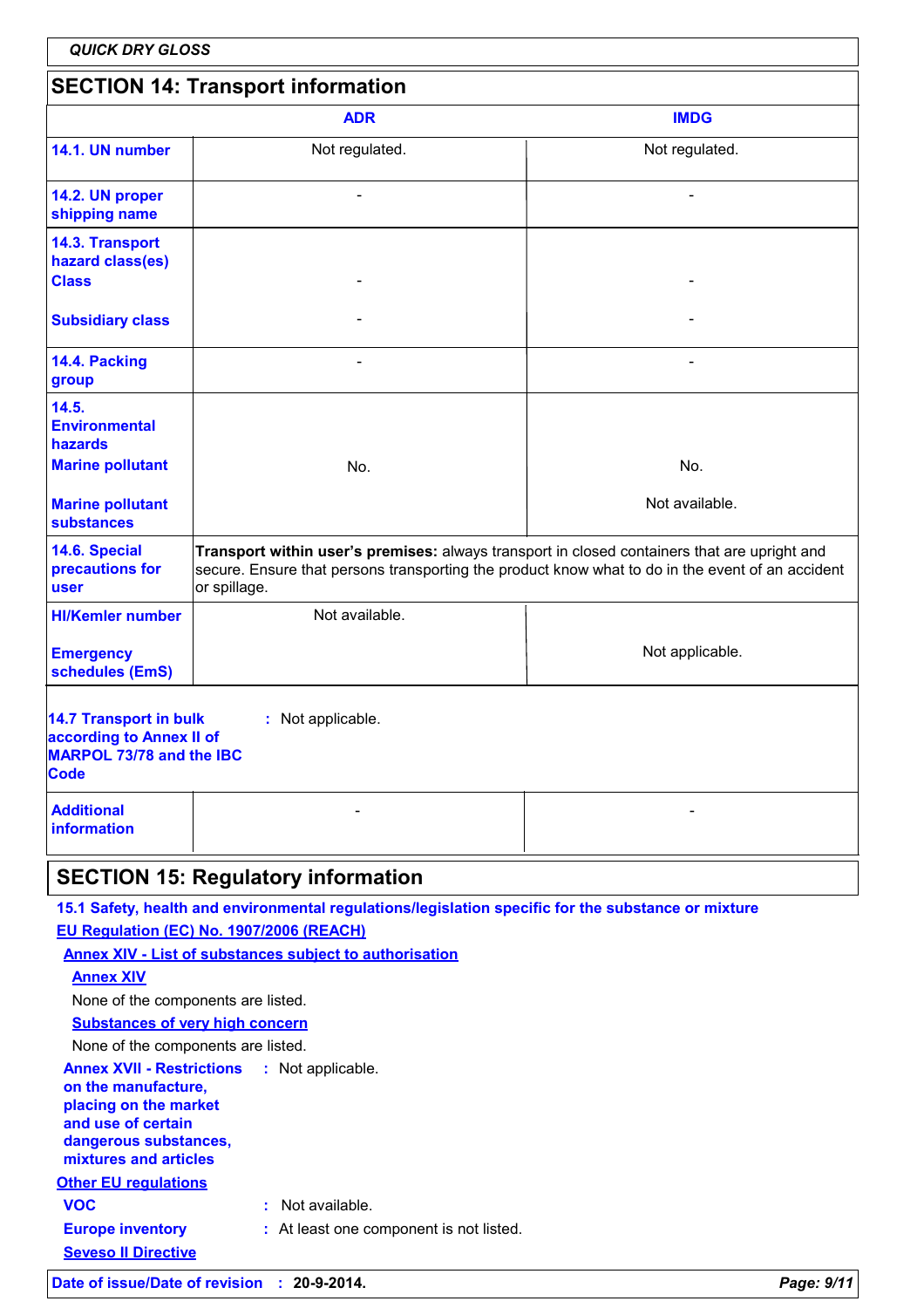# **SECTION 15: Regulatory information**

This product is not controlled under the Seveso II Directive.

**International regulations**

**Chemical Weapon Convention List Schedules I, II & III Chemicals**

Not listed.

**Montreal Protocol (Annexes A, B, C, E)**

Not listed.

**Stockholm Convention on Persistent Organic Pollutants**

Not listed.

**Rotterdam Convention on Prior Inform Consent (PIC)** Not listed.

**UNECE Aarhus Protocol on POPs and Heavy Metals**

Not listed.

**15.2 Chemical Safety :** Not applicable.

**Assessment**

## **SECTION 16: Other information**

**CEPE code :** 7

 $\nabla$  Indicates information that has changed from previously issued version.

| <b>Abbreviations and acronyms : ATE = Acute Toxicity Estimate</b> |                                                                               |
|-------------------------------------------------------------------|-------------------------------------------------------------------------------|
|                                                                   | CLP = Classification, Labelling and Packaging Regulation [Regulation (EC) No. |
|                                                                   | 1272/2008]                                                                    |
|                                                                   | DMEL = Derived Minimal Effect Level                                           |
|                                                                   | DNEL = Derived No Effect Level                                                |
|                                                                   | EUH statement = CLP-specific Hazard statement                                 |
|                                                                   | PBT = Persistent, Bioaccumulative and Toxic                                   |
|                                                                   | <b>PNEC</b> = Predicted No Effect Concentration                               |
|                                                                   | <b>RRN = REACH Registration Number</b>                                        |
|                                                                   | vPvB = Very Persistent and Very Bioaccumulative                               |

**Procedure used to derive the classification according to Regulation (EC) No. 1272/2008 [CLP/GHS]**

| <b>Classification</b>                                  |                    | <b>Justification</b> |
|--------------------------------------------------------|--------------------|----------------------|
| Not classified.                                        |                    |                      |
| <b>Full text of abbreviated H</b><br><b>statements</b> | : Not applicable.  |                      |
| <b>Full text of classifications</b><br>[CLP/GHS]       | : Not applicable.  |                      |
| <b>Full text of abbreviated R</b><br>phrases           | : Not applicable.  |                      |
| <b>Full text of classifications</b><br>[DSD/DPD]       | : Not applicable.  |                      |
| <b>Date of printing</b>                                | $: 24 - 9 - 2014.$ |                      |
| Date of issue/ Date of<br>revision                     | $: 20 - 9 - 2014.$ |                      |
| Date of previous issue                                 | $: 15 - 7 - 2014.$ |                      |
| <b>Version</b>                                         | : 12               |                      |
| <b>Notice to reader</b>                                |                    |                      |

*IMPORTANT NOTE The information in this data sheet is not intended to be exhaustive and is based on the present state of our knowledge and on current laws: any person using the product for any purpose other than that specifically recommended in the technical data sheet without first obtaining written confirmation from us as to the suitability of the product for the intended purpose does so at his own risk. It is always the responsibility of the user to take all necessary steps to fulfill the demands set out in the local rules and legislation. Always read the Material Data Sheet and the Technical Data Sheet for this product if available. All advice we give or any statement made about the product by us (whether in this data sheet or otherwise) is correct to the best of our knowledge but we have no control over the quality or the condition of the substrate*